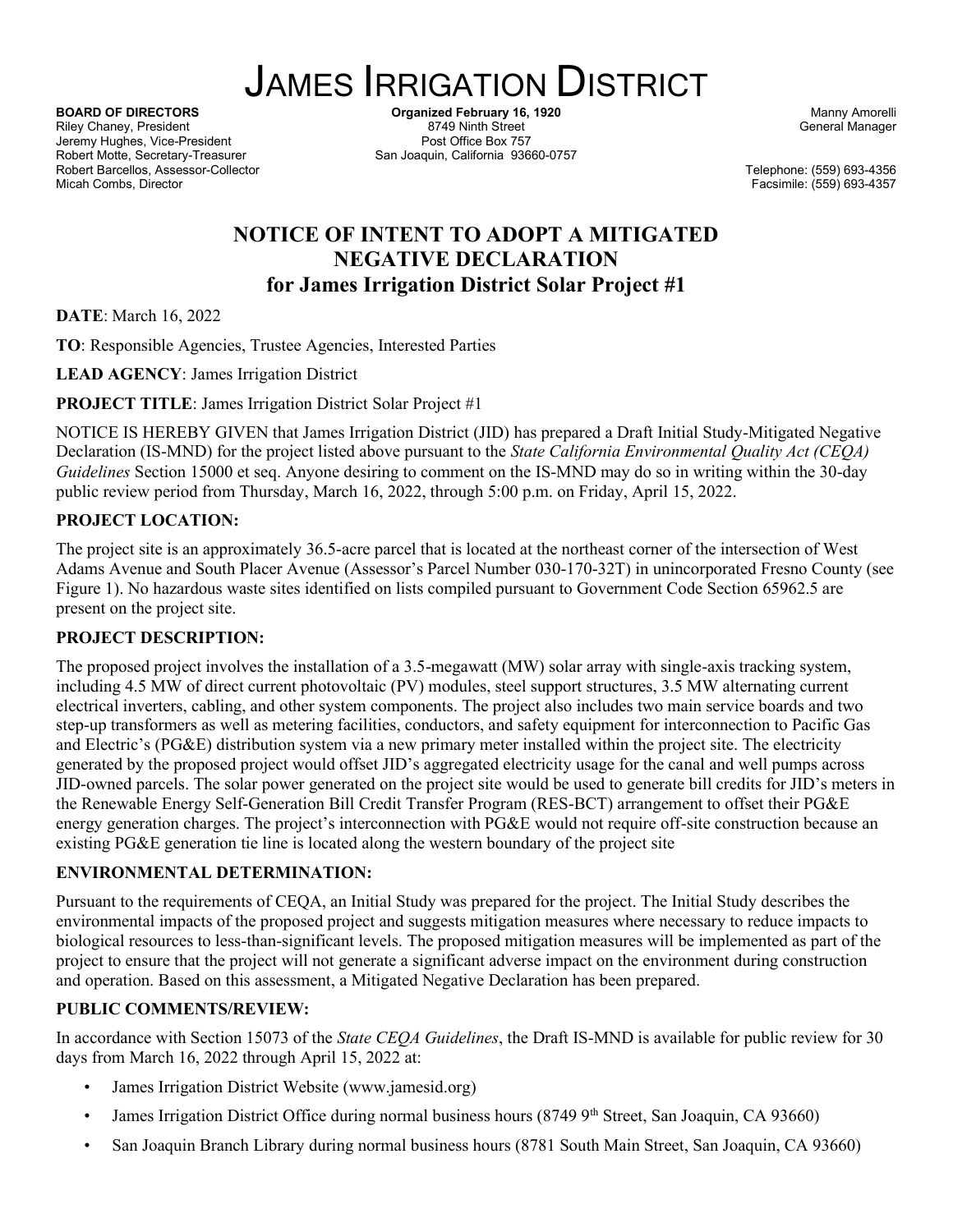#### Page <sup>2</sup>

Written comments must be submitted no later than 5:00 p.m. on April 15, 2022. Please address comments to:

Manny Amorelli, General Manager P.O. Box 757 San Joaquin, CA 93660

or by email to: mamorelli@jamesid.org

In addition, written and oral comments on the Draft IS-MND will be taken at the JID Board Meeting on April 12, 2022 at 10:00 a.m. The meeting will be conducted at the JID Office located at 8749 9<sup>th</sup> Street, San Joaquin, CA 93660. The meeting is also accessible via teleconference. The meeting agenda, including information on how to access the meeting, can be found on the JID website: http://www.jamesid.org/. Please check the agenda prior to the meeting to confirm the hearing date and attendance details.

Dated:  $3 - 16 - 22$ 

Manny Amorelli General Manager